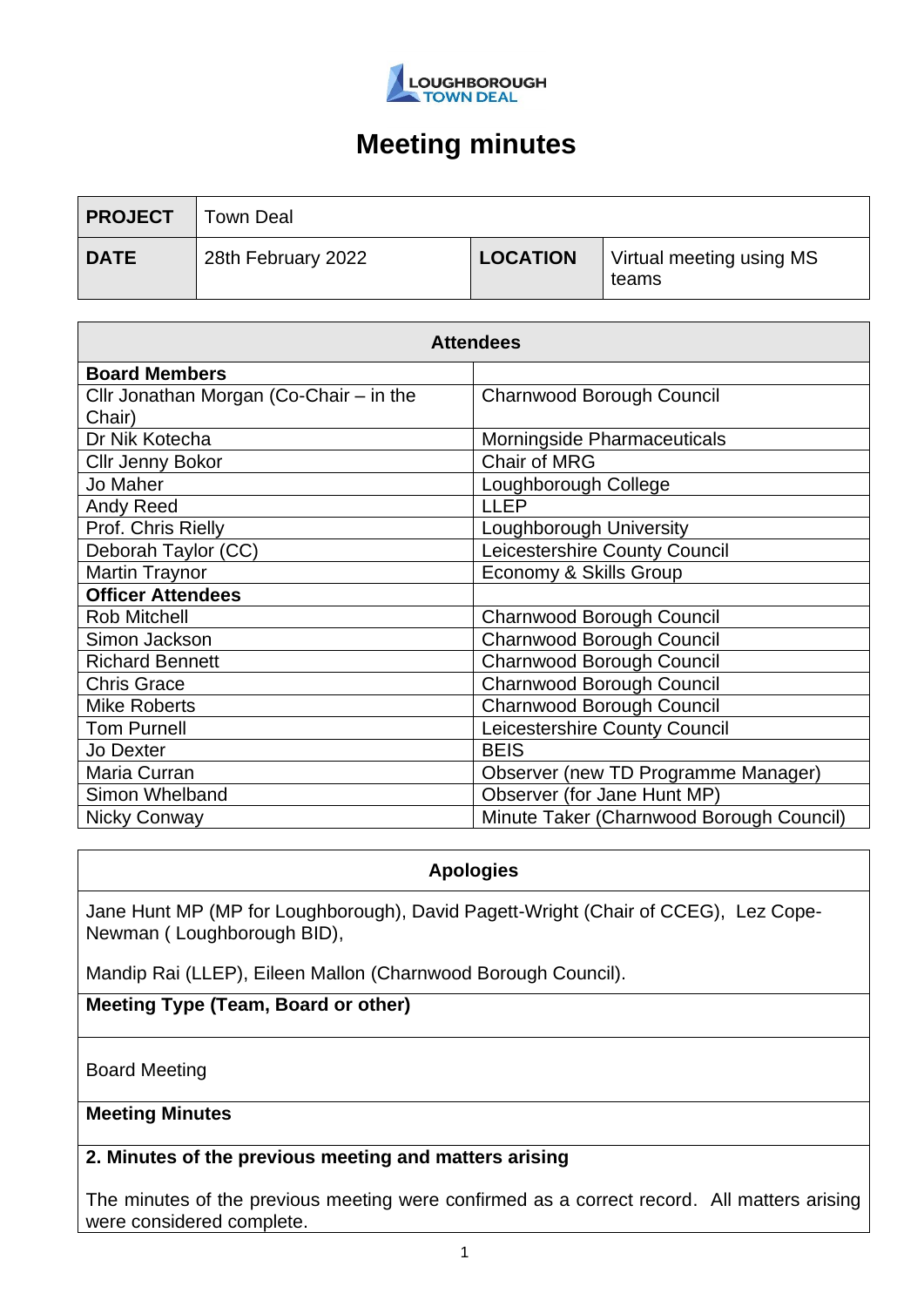

### **3. Declarations of Interest**

Jo Maher declared an interest as the Loughborough College representative with a project included in the Town Deal.

Prof. Chris Rielly declared an interest as Project Lead for Healthy and Innovative Loughborough project.

## **4. Delivery Sub-Group Update**

Chris Grace introduced this report and provided a summary. He noted that there were some aspects that would be covered in more detail in the following agenda item. He drew the Board's attention to the following:

- the Sub-Group had been very active since the last meeting of the Board, dealing with some urgent matters by email as well as meetings.
- the business cases submitted to the Board had been well written and of an excellent standard, all four submitted to DLUHC in January had been RAG rated green across all categories.
- £845K had been received from the Government for programme management costs. Although the budget was showing an underspend he advised this should be considered as contingency funding. The funds would be used over the lifetime of the Town Deal and in particular with respect to increased labour and raw materials costs and other inflationary pressures.

There were no questions from the Board.

**Recommendation Agreed**: that the content of the report is noted.

#### **5. Programme and Projects Update**

Chris Grace introduced this report and provided a comprehensive summary to the Board of the current position with all 11 projects. He noted that overall, the Town Deal was on schedule and brought to the Board's attention the following:

- Tables 1 and 2 highlighting the timetables for April and July submissions. All relevant parties were aware of these deadlines and that they were non-negotiable.
- Table 3 highlighting the status of business case preparation for submission in April 2022.
- the Lanes & Links Project had now drafted a PID (outstanding in the last update provided to the Board) and had indicated it would submit to DLUHC in Summer.
- the Government funding for the Bedford Square Gateway Project had been received at the end of last year and work was in progress to complete internal documentation for transfer of funds.
- the Grant Agreement for transfer of funds to the Bell Foundry was drafted, with some minor amendments awaited from the Project Lead before it could be finalised and signed.
- the Amber elements on Table 3 indicated areas where the projects were not expected to have completed tasks yet and did not indicate areas of concern.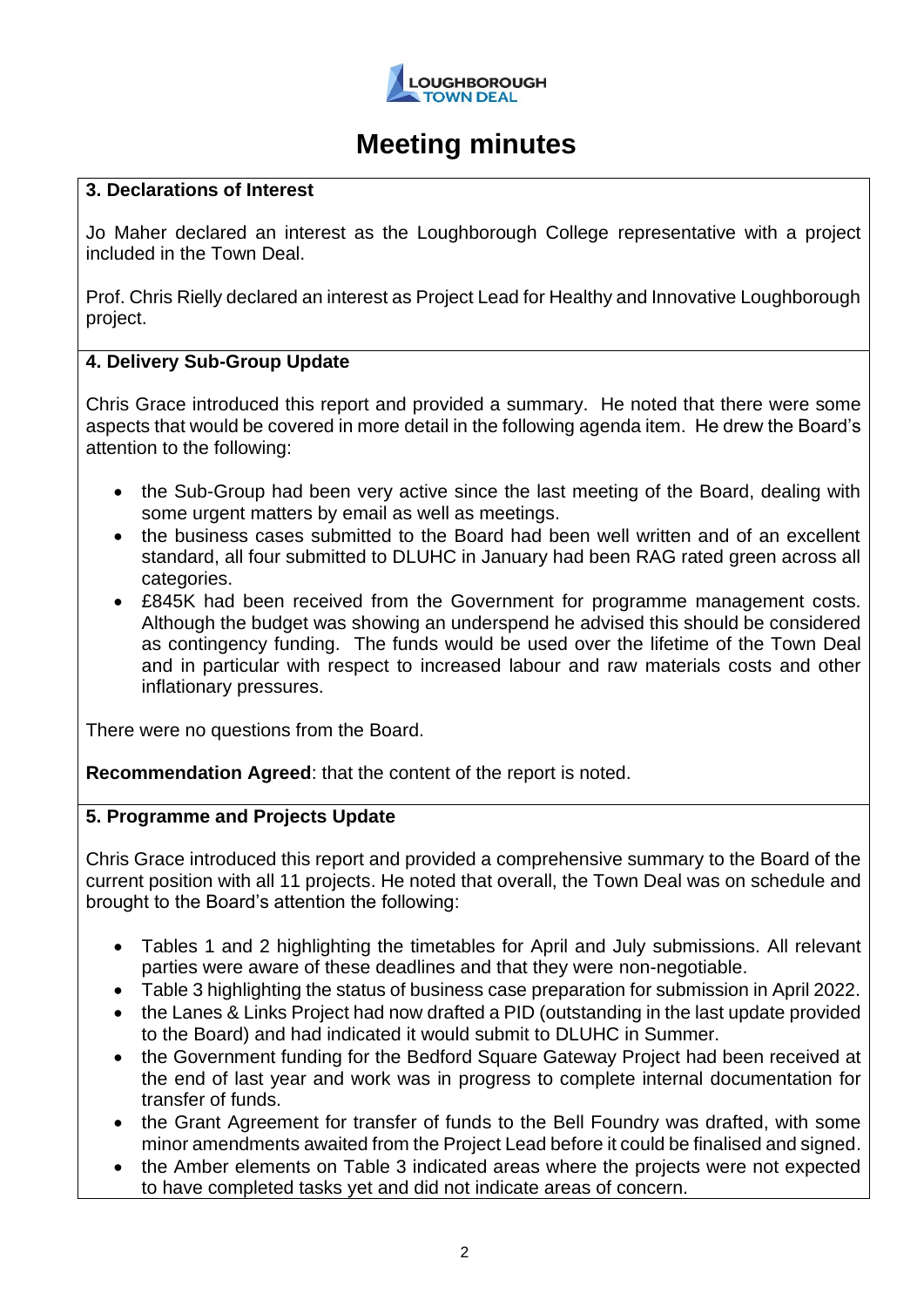

• guidance was expected from DLUHC in April with respect to performance monitoring. Once received the Project team would put in place a formal monitoring process for reporting to the Delivery Sub-Group and Town Deal Board.

He wished to place on record his thanks to all Project Leads for their work, which was a great credit to them and Loughborough.

Maria Curran was welcomed as the new Town Deal Programme Manager and the outgoing Manager, Chris Grace, was thanked for his work.

The Co-chairs thanked Chris for his comprehensive summary, noted that the flow of information over the next few months would be intensive and thanked the Sub-Group, the S151 officer and Project team for their work so far.

Dr Nik Kotecha, as a member of the ARUP regional chairs meeting, assured the Board that the current position of the Loughborough Town Deal was comparable to other Town Deals. He noted that the majority had also identified a Sub-Group to progress projects, had allocated 5% programme management funding and that in some cases, Loughborough was ahead with its projects.

**Recommendation Agreed**: that the content of the report is noted.

#### **6. Assurance and Performance Review 2021 / 22**

Simon Jackson introduced this report and summarised the position. He noted that he had been comfortable signing the Assurance and Performance documentation for the projects where funding had already been released, as requested by DLUHC.

No questions were asked by the Board.

#### **Recommendations Agreed**:

- 1. That the content of the report be noted.
- 2. That a draft of the Co-Chairs' Assurance Statement is emailed to Board for information and comment before being submitted to DLUHC on 11th March 2022.

## **6. Communications Update**

Mike Roberts introduced this report and provided a summary of recent communications activity. He noted that the 'infograph' had been shared across all social media channels and thanked Board members who had re-shared it. Future communications would include funding announcements should DLUHC release funding for the four projects approved in January and ongoing general project updates.

The infograph was welcomed and considered very helpful when Board members were discussing Town Deal projects with the media.

**Recommendation Agreed**: That the content of the report be noted.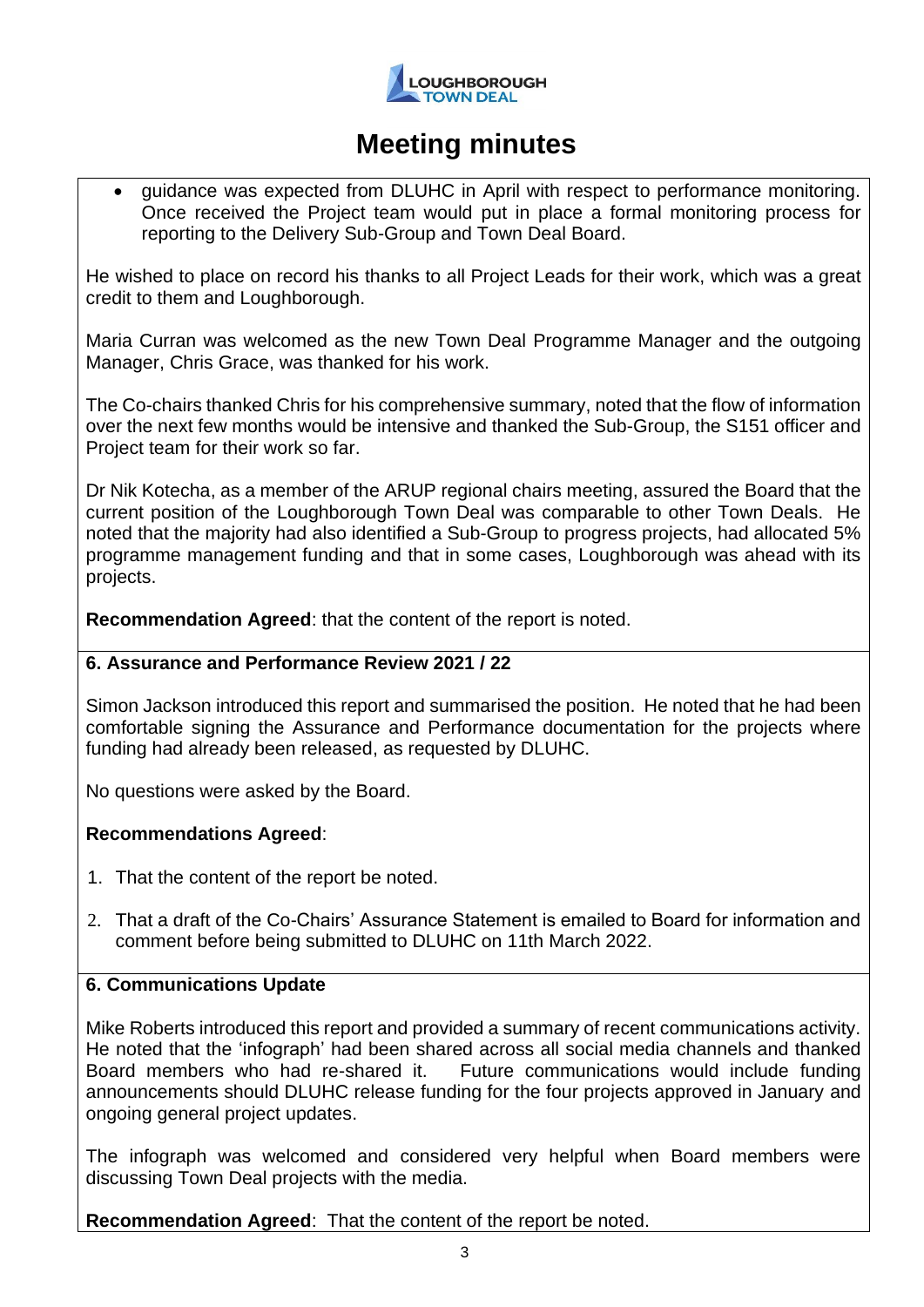

## **7. AOB**

Simon Jackson updated the Board that a request to see the business case for the Bedford Square Gateway Project had been received from a Borough Councillor shortly before this meeting. As this was a Town Deal document, he wished to seek the Board's views on whether the request could be granted. Legally there was a presumption that Town Deal documents should be made publicly available but that the Council's rules regarding exemption of commercially sensitive information and of national security would apply. He noted that the Council's Monitoring Officer had advised that as the documents had been processed by the Borough Council if a Freedom of Information request was received by the Council it would be obliged to release the information in accordance with FOI procedures.

Summary of Board discussion:

- that the request for the release of one business case indicated that it would be appropriate to consider the principle of releasing all business cases and identifying when it would be deemed safe to do so for commercial reasons.
- the importance of transparency, particularly as the funding being released was from the public purse.
- when it would be appropriate to release the business cases: this could be after the project had been approved and RAG rated green or after approval by DLUHC. Once submitted to DLUHC, it was possible that amendments could be requested or the business case rejected, so it could be more appropriate for the release trigger to be after DLUHC had approved the project.
- that a formal procedure should be prepared to ensure there was a consistent approach across all projects, that the trigger point for release was clearly identified and a standard reporting process be implemented.
- that although the request had been received from a Borough Councillor it was helpful to consider this as a request from a member of the public and to tailor the information accordingly.
- it was important to ensure that communications around the release of business cases emphasised that the information was not available to challenge and that the funding was provided by the Town Deal Fund and not the Borough Council.
- that relevant Project organisations be notified prior to the release of their business cases.

#### *Jo Dexter left the meeting*.

**Recommendation agreed:** that Simon Jackson, in consultation with the Town Deal Programme Manager and Comms Team prepare a draft process for the release of business cases and circulate to the Board by email for approval.

The Chief Executive stated that the Borough Council was expecting 'Levelling Up Round 2' funding in Spring, and that although it was not a Town Deal matter, he wished to bring it to the Board's attention as many of the Council's partners were represented. He invited interested parties to contact him to discuss potential partner projects.

It was noted that, in accordance with the Board Terms of Reference, the Co-Chairs had been re-elected unanimously for a second two-year term on 14th January 2022 by Board Members through an email poll.